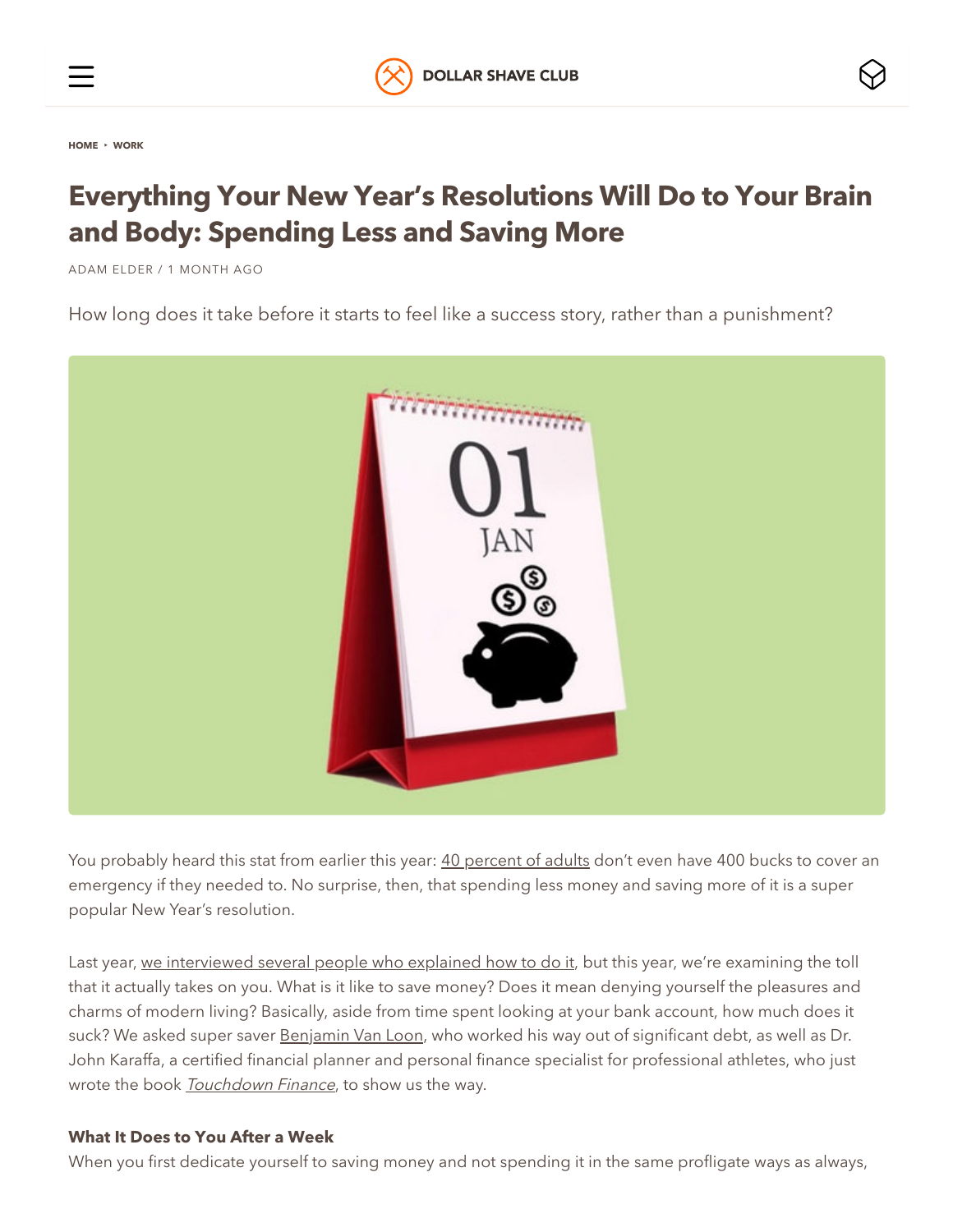you'll feel an immediate thrill knowing you've got a plan and are not just spending money in the same ways, hoping for a different result when the bills come.

"Even though I was already living frugally, I felt like I definitely gained some psychic confidence," says Van Loon. "There was a calming sense of assurance in knowing that I'd reached a more economically stable place. I was actually able to start thinking more about the future beyond simply surviving the present."

Your diet, meanwhile, will probably have altered considerably, and not necessarily for the better (unless you somehow consider switching from restaurant ramen to packaged ramen an improvement). If you're the type who always ate out and have now decided to cook at home to save money, have some kind of rough idea of what kinds of foods you want to eat — i.e., make sure they're actually things you'll look forward to eating, says [Wahida Karmally,](https://www.dollarshaveclub.com/content/en-us/story/possible-buy-exactly-one-weeks-worth-groceries) a nutrition expert at Columbia University. Otherwise, you'll be a little lost in the kitchen and frustrated every time you feel hungry, which could make you resentful about this new saving-money thing you're on. And that's about the worst possible start you could have.



**[FEATURES](https://www.dollarshaveclub.com/content/section/features)**

## **The Normal Person's Guide to New Year's [Resolutions:](https://www.dollarshaveclub.com/content/story/normal-persons-guide-new-years-resolutions-spending-less-saving) Spending Less and Saving More**

ADAM [ELDER](https://www.dollarshaveclub.com/content/story/author/adame) / 1 YEAR AGO

#### **What It Does to You After a Month**

If you're able to keep your expenses down after a month, great! The hardest part, though, is doing it all over again. You'll wanna pat yourself on the back and relax a little as that whole asceticism vibe starts to wear off.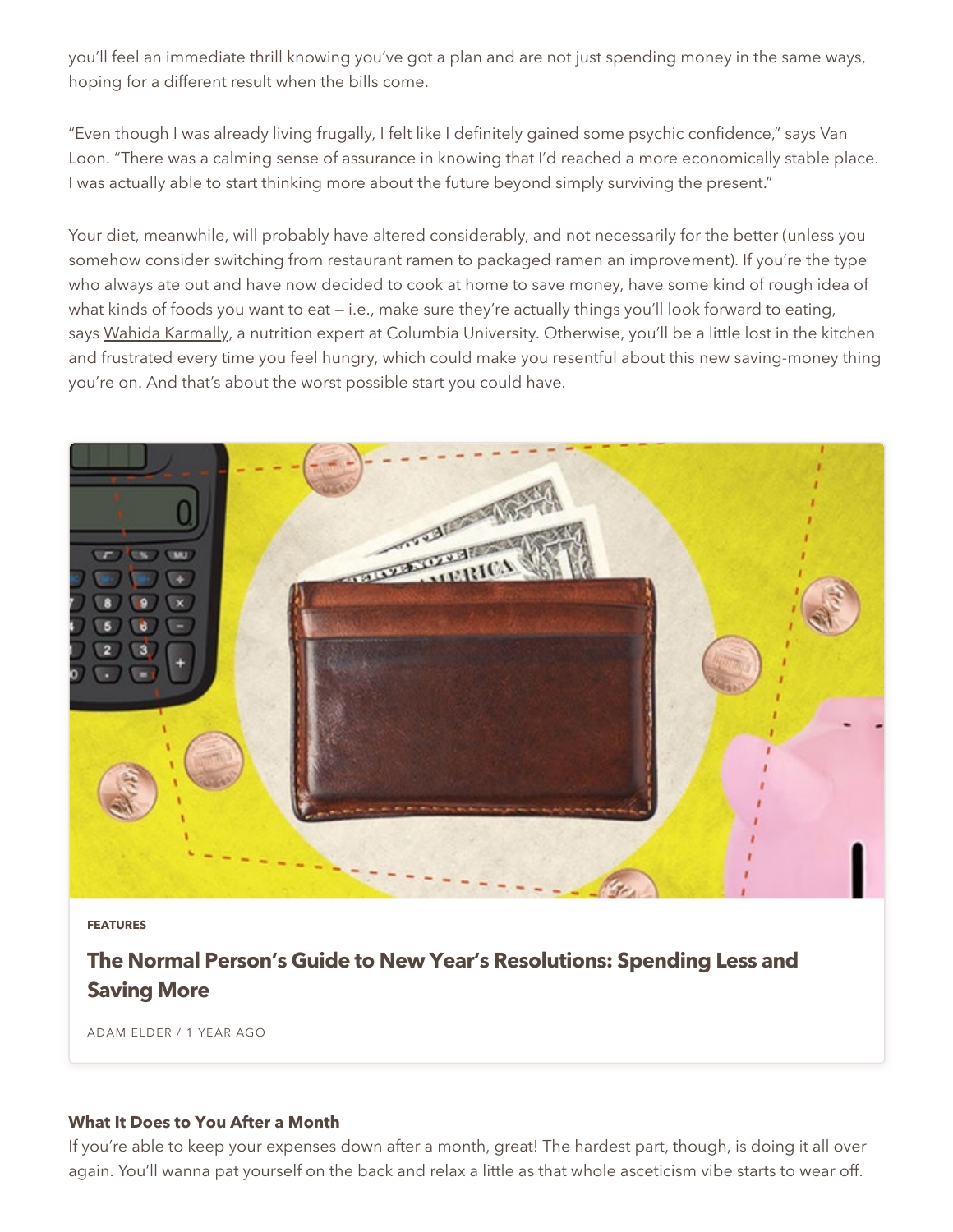"Once I realized I was earning enough money to start dedicating a certain amount to savings, there was a temptation to ignore that and spend more on the fun stuff," says Van Loon. "Within that first month or so, I felt like I was missing out on better food, better clothes and better entertainment, though nothing actually changed in my economic lifestyle."

Here, social media can be a huge hindrance, as you'll see pictures of your friends and people you know at their best, showing it to the world — going out, traveling and otherwise "doing things" as you sit at home, watching them do it all without you. But, says Van Loon, health-wise, he felt a lot better: Within the first few months of building savings, "I was less stressed, sleeping better and viewing the future with a more positive outlook. It felt like a new way of thinking."

### **What It Does to You After Six Months**

At this point, you're in the groove: Spending less money feels routine, banking the savings seems like the norm, says Van Loon. Hitting your budget is still exciting every month, and in all likelihood, you've probably weathered at least one budget-busting expense like a friend's bachelor party trip, Christmas presents, etc., that tested your resolve.

Just overall living is far easier now than it was at first. You've got meals and regular expenses dialed in. Same with your entertainment, [according to Van Loon](https://melmagazine.com/en-us/story/into-the-black-i-married-into-100000-of-student-loan-debt-but-we-escaped-together) - you've either found ways to have fun on a budget outside your home, or you've cut cords, become a regular at the library, leeched off of your neighbor's wifi or found other ways to save, all of which you've gradually adjusted to, or at least accepted. Maybe you found cheaper hobbies (ditching the gym membership for running and some [simple at-home exercises](https://www.dollarshaveclub.com/content/en-us/story/fitness-guide-people-no-free-time-trapped-snowdrift), say).

"It takes around six weeks to build a habit, so by the time I was six months in to a better financial place, setting aside a handsome amount from each paycheck for savings just became a regular part of the monthly rhythms," explains Van Loon.

Once you get into the habit of saving, you'll start questioning a lot of your expenditures in an effort to see what's expendable — and what they really add up to. "Small decisions can make a big impact. A \$4 coffee each weekday is \$20 a week and more than \$1,000 a year: Over 10 years, that's more than \$10,000 — or the cost of a nice used car," warns Karaffa.